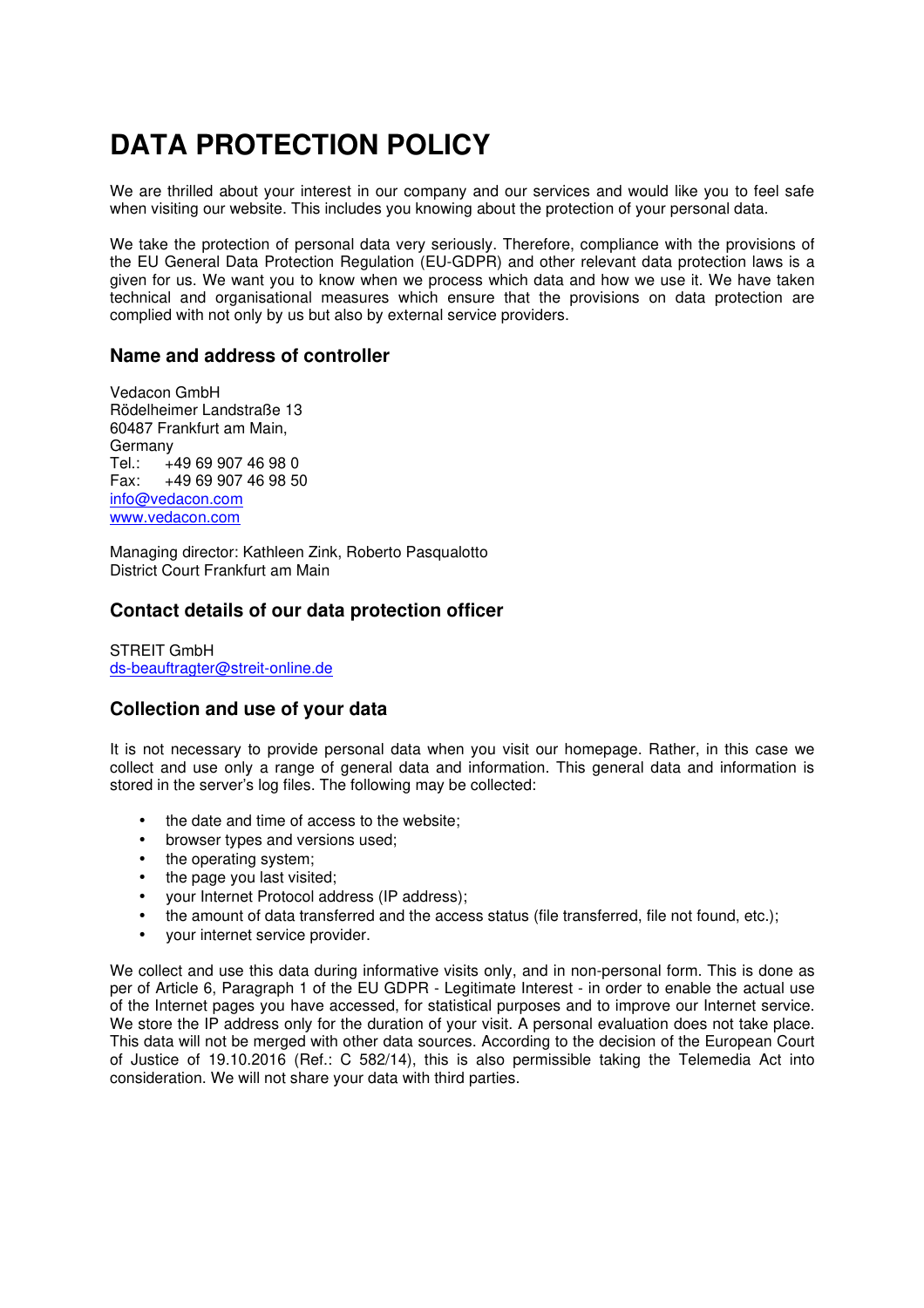## **Legal basis of the processing**

Insofar as we obtain the consent of the data subject for the processing of personal data, Article 6, Paragraph 1 of the EU General Data Protection Regulation (GDPR) serves as a legal basis.

Article 6, Paragraph 1 of the GDPR serves as a legal basis for the processing of personal data required for the performance of a contract to which the data subject is a party. This also applies to processing operations that are required to take steps prior to entering into a contract.

If the processing of personal data is necessary to fulfil a legal obligation to which our company is subject, Article 6, Paragraph 1 of the GDPR serves as the legal basis, e.g. in the case of legal/contractual storage obligations as per the German Civil Code, German Commercial Code or German Tax Code.

## **Routine deletion and blocking of personal data**

The controller shall process and store the personal data of the data subject only for the period of time necessary to achieve the storage purpose or where provided for by the European directive or regulation authority or any other legislator in the laws or regulations to which the controller is subject.

If the storage purpose no longer applies or if a storage period prescribed by the European directive and regulation authority or another permissible legislator expires, the personal data will be blocked or deleted routinely and in accordance with the statutory provisions.

## **External services**

#### Google Maps

This website uses Google Maps, a product of Google Inc. By using this website, you consent to the collection, processing and use of automated data by Google Inc, its agents and third parties. You can find the Google Maps terms of use under:

https://www.google.com/intl/de\_de/help/terms\_maps.html

We use Google Maps on our website to display our location and to create directions. This service is provided by Google LLC, 1600 Amphitheatre Parkway, Mountain View, CA 94043 USA, hereinafter referred to as "Google".

With the certification as per the EU-US Privacy Shield,

https://www.privacyshield.gov/participant?id=a2zt000000001L5AAI&status=Active

Google guarantees that EU data protection requirements are also respected in the processing of data in the US.

In order to enable the display of certain fonts on our website, a connection to the Google server in the US is established when our website is called up.

If you call up the Google Maps feature integrated in our website, Google stores a cookie on your device via your Internet browser. Your user settings and data are processed in order to display our location and create directions. We cannot rule out that Google uses servers in the US.

The legal basis for this is Article 6, Paragraph 1 of the GDPR. Our interest lies in optimising the functionality of our Internet presence.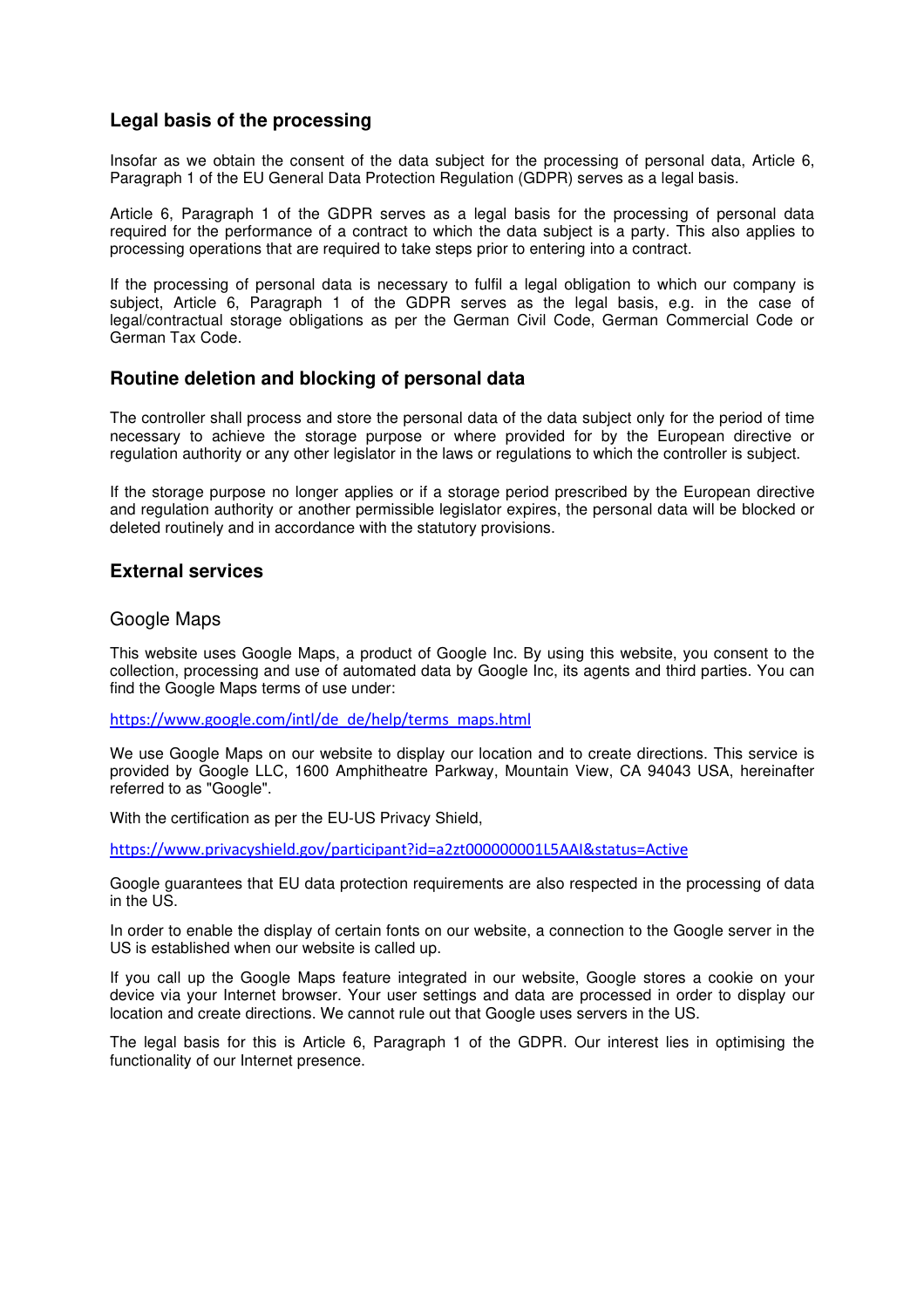The connection to Google established in this way enables Google to determine which website has sent your enquiry and to which IP address the direction is to be sent.

If you do not agree with this processing, you have the possibility to prevent the installation of cookies by the appropriate settings in your Internet browser. Details can be found under "Cookies".

In addition, the use of Google Maps and the information obtained via Google Maps is subject to the Google terms of use and the terms and conditions for Google Maps.

More information on this can be found from Google under

https://adssettings.google.com/authenticated https://policies.google.com/privacy

## **Data protection for applications and application procedures**

The data controller collects and processes the personal data of applicants for the purposes of the application procedure. This processing may also be carried out electronically. This is particularly the case if an applicant sends application documents electronically to the person responsible, for example by e-mail or via a form on the website.

If an employment contract is concluded after the application procedure, we store the data you provide during the application process in your personnel file for organisational and administrative purposes - in compliance with further legal obligations, of course.

We will delete your data after four months from the date of the decision to award the position, provided that you have not asserted a legal claim against the decision (in this case, the deletion will take place after the conclusion of the procedure concerning your claim).

The data is processed to check your application prospects, to select an applicant and for legal prosecution, if necessary.

Should we later contact you regarding a vacancy, we will delete your data only after two years from the beginning of storage, if you give us your consent to do so. You can revoke this consent later with future effect. This means that you will have to resubmit your data during subsequent calls for applications if you wish to apply again. Other disadvantages (during selection of the applicant in particular) will not result from revocation.

The legal basis for the processing of data is Article 6, Paragraph 1 of the GDPR, in conjunction with Section 26 of the German Federal Data Protection Act.

## **Protection of personal data**

We have introduced technical and organisational security measures to protect your data processed by us against accidental or intentional manipulation, loss, destruction or access by unauthorised persons. Our security measures are continuously improved in line with technological developments.

Our employees, and data processing third parties if necessary, are obliged by us to maintain confidentiality.

## **Rights of data subject**

You have the right, in accordance with the GDPR, to request information from us at any time as to whether we have stored personal data about you. In addition, you have the following rights with regard to this stored data: